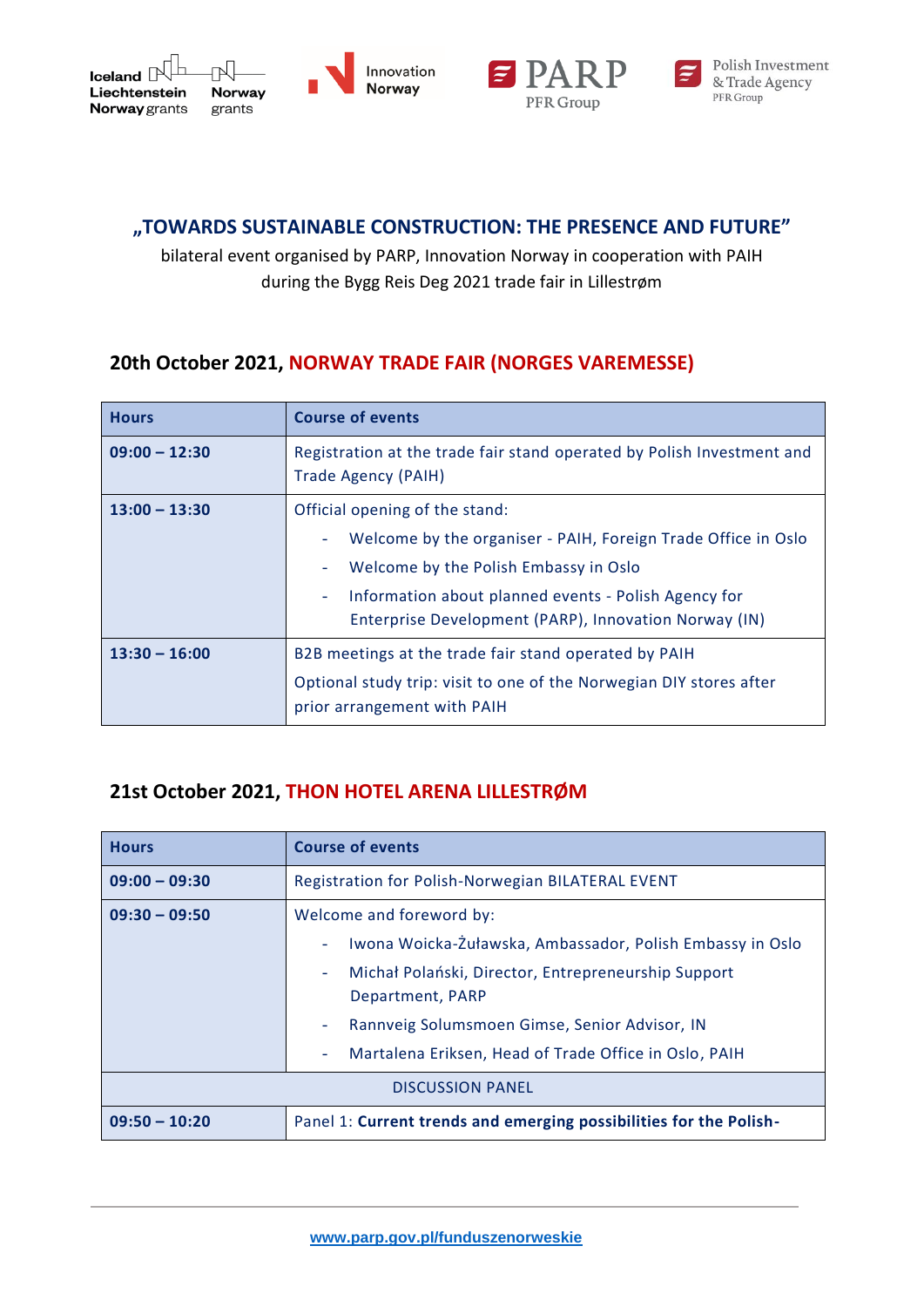







|                        | Norwegian cooperation in the construction and real estate sectors.                                                |
|------------------------|-------------------------------------------------------------------------------------------------------------------|
|                        | <b>Polish and Norwegian perspectives (in English)</b>                                                             |
|                        | Ole Jonny Klakegg, Industry Coordinator Building Construction,<br>Professor NTNU, Prosjekt Norge                  |
|                        | Finn Magnus Holden, Property & Mobility Innovator, Unloc /<br>Kris Riise, Founder & CEO, Unloc                    |
|                        | Wojciech Chatys, Senior Consultant, Polish Investment and<br><b>Trade Agency</b>                                  |
|                        | Moderator: Joanna Irzabek, Business Development Manager, PAIH                                                     |
| $10:20 - 10:27$        | Presentation by Alexander Brage Hansen, CEO BuildingSmart                                                         |
| $10:30 - 11:00$        | Panel 2: Effective cooperation in construction industry - regulatory<br>and legal perspective (in Polish)         |
|                        | Karolina Berazo Gertz, Advokatfullmektig, Advokatfirmaet Tryti<br>AS                                              |
|                        | Kristian Barwinski, CEO Villabygg AS, Lex-Eiendom As, Jatakast<br>AS, Byggmester & Takstmann, Norsk Takst         |
|                        | Bartek Szczesniak, Arkitekt Medlem av Norske Arkitekters<br>Landsforbund, Daglig leder og eier av Praktisk Hus AS |
|                        | Moderator: Martalena Eriksen, Head of Oslo Trade Office, PAIH                                                     |
| $11:00 - 11:15$        | Coffee break                                                                                                      |
| <b>SEMINAR SESSION</b> |                                                                                                                   |
| $11:15 - 11:30$        | Speaker no. 1 (from Norway, tbc)                                                                                  |
| $11:30 - 11:45$        | Eco-ventilation - application of nanotechnology                                                                   |
|                        | Ewa Gawin, Project Manager, Vent Trade Sp. z o.o.                                                                 |
| $11:45 - 12:00$        | Speaker no. 3 (from Norway, tbc)                                                                                  |
| $12:00 - 12:15$        | <b>Travel Grants. Upcoming call for Norwegian SMEs and related</b><br>activities 2022-23                          |
|                        | Artur Janusz, Senior Specialist, PARP                                                                             |
|                        | <b>NETWORKING SESSION</b>                                                                                         |
| 12:15-13:45            | Business mixer - direct bilateral meetings of Polish and Norwegian<br>participants                                |
| <b>LUNCH BREAK</b>     |                                                                                                                   |
| $13:45 - 14:30$        | Lunch served at the hotel                                                                                         |